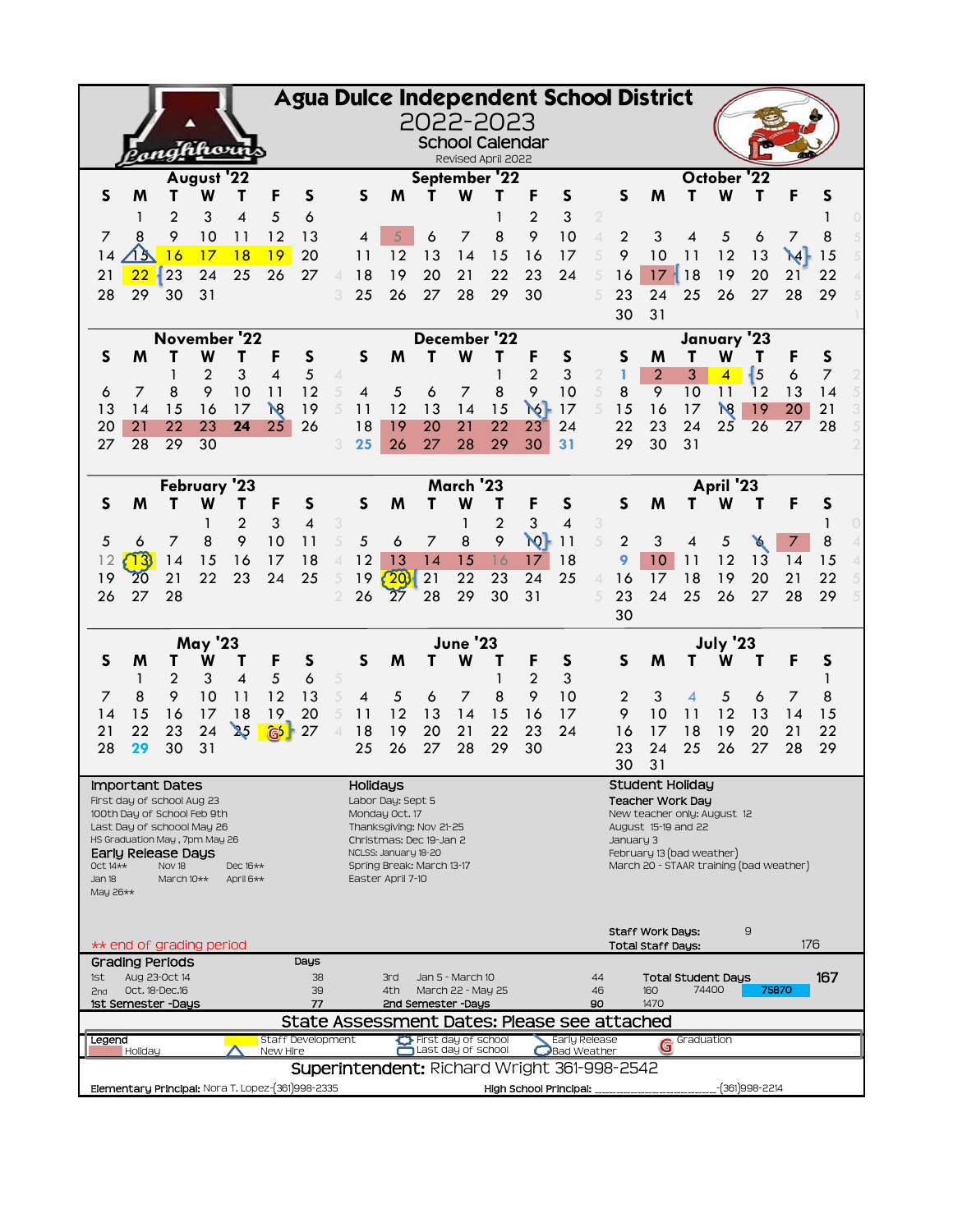| Agua Dulce Independent School District<br>2022-2023<br><b>STAAR Testing Dates</b><br>Revised 09/30/2021 |                                                                                                                                                        |  |  |  |  |  |  |  |
|---------------------------------------------------------------------------------------------------------|--------------------------------------------------------------------------------------------------------------------------------------------------------|--|--|--|--|--|--|--|
| <b>Test Dates</b>                                                                                       | <b>STAAR Testing</b>                                                                                                                                   |  |  |  |  |  |  |  |
| <b>Assessment Window</b><br>Dec 6-Dec 16                                                                | Algebra I, Biology and US History                                                                                                                      |  |  |  |  |  |  |  |
| Tues Dec 6                                                                                              | English I                                                                                                                                              |  |  |  |  |  |  |  |
| Thur Dec 8<br>Fri Dec 9                                                                                 | English II<br>ALL make up session should be completed by the End of Day.                                                                               |  |  |  |  |  |  |  |
| <b>Test Dates</b>                                                                                       | <b>2023 Assessments</b>                                                                                                                                |  |  |  |  |  |  |  |
| <b>Test Dates</b>                                                                                       | <b>NAEP Testing</b>                                                                                                                                    |  |  |  |  |  |  |  |
| Assessment Window<br>Late Jan-Early March                                                               | Mathematic Grades 4 and 8<br>Reading Grades 4 and 8<br>Writing Grades 4 and 8                                                                          |  |  |  |  |  |  |  |
| <b>Test Dates</b>                                                                                       | <b>TELPAS and TELPAS Alternative</b>                                                                                                                   |  |  |  |  |  |  |  |
| <b>Assessment Window</b>                                                                                | TELPAS Grades K-12 Listening, Speaking, Reading, and Writing                                                                                           |  |  |  |  |  |  |  |
| Feb 20-March 31                                                                                         | TELPAS Alt Grades 2-12 Listening, Speaking, Reading, and Writing                                                                                       |  |  |  |  |  |  |  |
| <b>Test Dates</b>                                                                                       | <b>STAAR Alternative 2</b>                                                                                                                             |  |  |  |  |  |  |  |
| Assessment Window<br>Mar 13-April 28                                                                    | STAAR Alternate 2 Grades 3-8 and EOC Assessments                                                                                                       |  |  |  |  |  |  |  |
| <b>Test Dates</b>                                                                                       | <b>STAAR Testing</b>                                                                                                                                   |  |  |  |  |  |  |  |
| Tues Apr 4                                                                                              | English I                                                                                                                                              |  |  |  |  |  |  |  |
| Thurs Apr 6<br>Fri Apr 7                                                                                | English II<br>ALL make up session for April 4-6 test should be completed by the End of Day.                                                            |  |  |  |  |  |  |  |
| May 2-12                                                                                                | Algebra I, Biology and US History                                                                                                                      |  |  |  |  |  |  |  |
| Fri May 12                                                                                              | ALL make up session for PAPER test should be completed by the End of Day.                                                                              |  |  |  |  |  |  |  |
| May 4-19*                                                                                               | Grade 8 Science                                                                                                                                        |  |  |  |  |  |  |  |
| May 5-19*                                                                                               | <b>Grade 8 Social Studies</b>                                                                                                                          |  |  |  |  |  |  |  |
| May 9-19*                                                                                               | <b>Grades 3-8 MATHEMATICS</b><br>Grades 3-8 READING<br>Grade 5 Science                                                                                 |  |  |  |  |  |  |  |
| Friday May 19                                                                                           | All make-up sessions must be completed by the end of this day.                                                                                         |  |  |  |  |  |  |  |
| <b>Assessment Window</b><br>Jun 20-Jun 30                                                               | Algebra I, Biology and US History                                                                                                                      |  |  |  |  |  |  |  |
| June 20 (Tues)                                                                                          | English I                                                                                                                                              |  |  |  |  |  |  |  |
| June 22 (Thurs)                                                                                         | English II                                                                                                                                             |  |  |  |  |  |  |  |
| June 30 (Fri)                                                                                           | All make-up sessions for paper and online STAAR assessments scheduled to be administered Jun 20-30, 2023,<br>must be completed by the end of this day. |  |  |  |  |  |  |  |